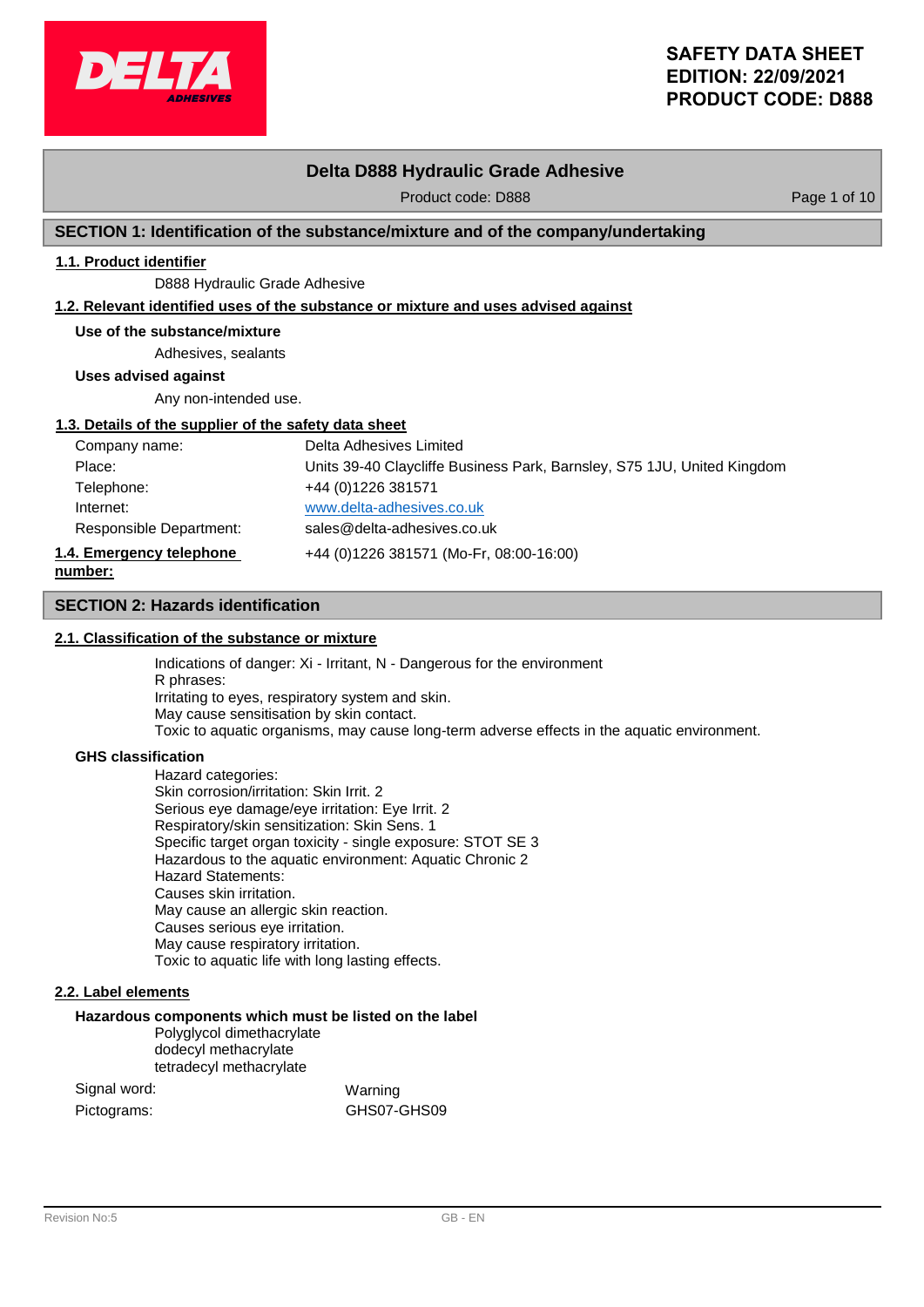

# **Delta D888 Hydraulic Grade Adhesive**

Product code: D888 Product code: D888 Page 2 of 10



## **Hazard statements**

| H315             | Causes skin irritation.                          |
|------------------|--------------------------------------------------|
| H317             | May cause an allergic skin reaction.             |
| H <sub>319</sub> | Causes serious eye irritation.                   |
| H335             | May cause respiratory irritation.                |
| H411             | Toxic to aquatic life with long lasting effects. |

### **Precautionary statements**

| <u>aational I otatonionio</u> |                                                                                        |
|-------------------------------|----------------------------------------------------------------------------------------|
| P280                          | Wear protective gloves/protective clothing/eye protection/face protection.             |
| P333+P313                     | If skin irritation or rash occurs: Get medical advice/attention.                       |
| P305+P351+P338                | IF IN EYES: Rinse cautiously with water for several minutes. Remove contact lenses, if |
|                               | present and easy to do. Continue rinsing.                                              |
| P337+P313                     | If eye irritation persists: Get medical advice/attention.                              |
| P312                          | Call a POISON CENTER/doctor if you feel unwell.                                        |
| P501                          | Dispose of contents/container to in accordance with official regulations.              |
|                               |                                                                                        |

## **2.3. Other hazards**

No information available.

# **SECTION 3: Composition/information on ingredients**

## **3.2. Mixtures**

## **Hazardous components**

| <b>EC No</b>    | Chemical name                                                                                           | Quantity   |
|-----------------|---------------------------------------------------------------------------------------------------------|------------|
| ICAS No         | Classification                                                                                          |            |
| Index No        | <b>GHS</b> classification                                                                               |            |
| <b>REACH No</b> |                                                                                                         |            |
|                 | Polyglycol dimethacrylate                                                                               | $40 - 45%$ |
| 25852-47-5      | R43-52-53                                                                                               |            |
|                 | Skin Sens. 1, Aquatic Chronic 3; H317 H412                                                              |            |
| 205-570-6       | dodecyl methacrylate                                                                                    | $10 - 15%$ |
| 142-90-5        | Xi - Irritant, N - Dangerous for the environment R36/37/38-50-53                                        |            |
| 607-247-00-9    | Eye Irrit. 2, STOT SE 3, Skin Irrit. 2, Aquatic Acute 1, Aquatic Chronic 1; H319 H335 H315<br>H400 H410 |            |
| 219-835-9       | tetradecyl methacrylate                                                                                 | $5 - 10%$  |
| 2549-53-3       | Xi - Irritant R36/38-43                                                                                 |            |
|                 | Eye Irrit. 2, Skin Irrit. 2, Skin Sens. 1; H319 H315 H317                                               |            |
| 204-055-3       | 2'-Phenylacetohydrazide                                                                                 | < 1 %      |
| 114-83-0        | T - Toxic, Xi - Irritant R25-36/37/38-43                                                                |            |
|                 | Acute Tox. 3, Eye Irrit. 2, STOT SE 3, Skin Irrit. 2, Skin Sens. 1; H301 H319 H335 H315<br>H317         |            |

Full text of R and H phrases: see Section 16.

## **Further Information**

Product does not contain listed SVHC substances.

# **SECTION 4: First aid measures**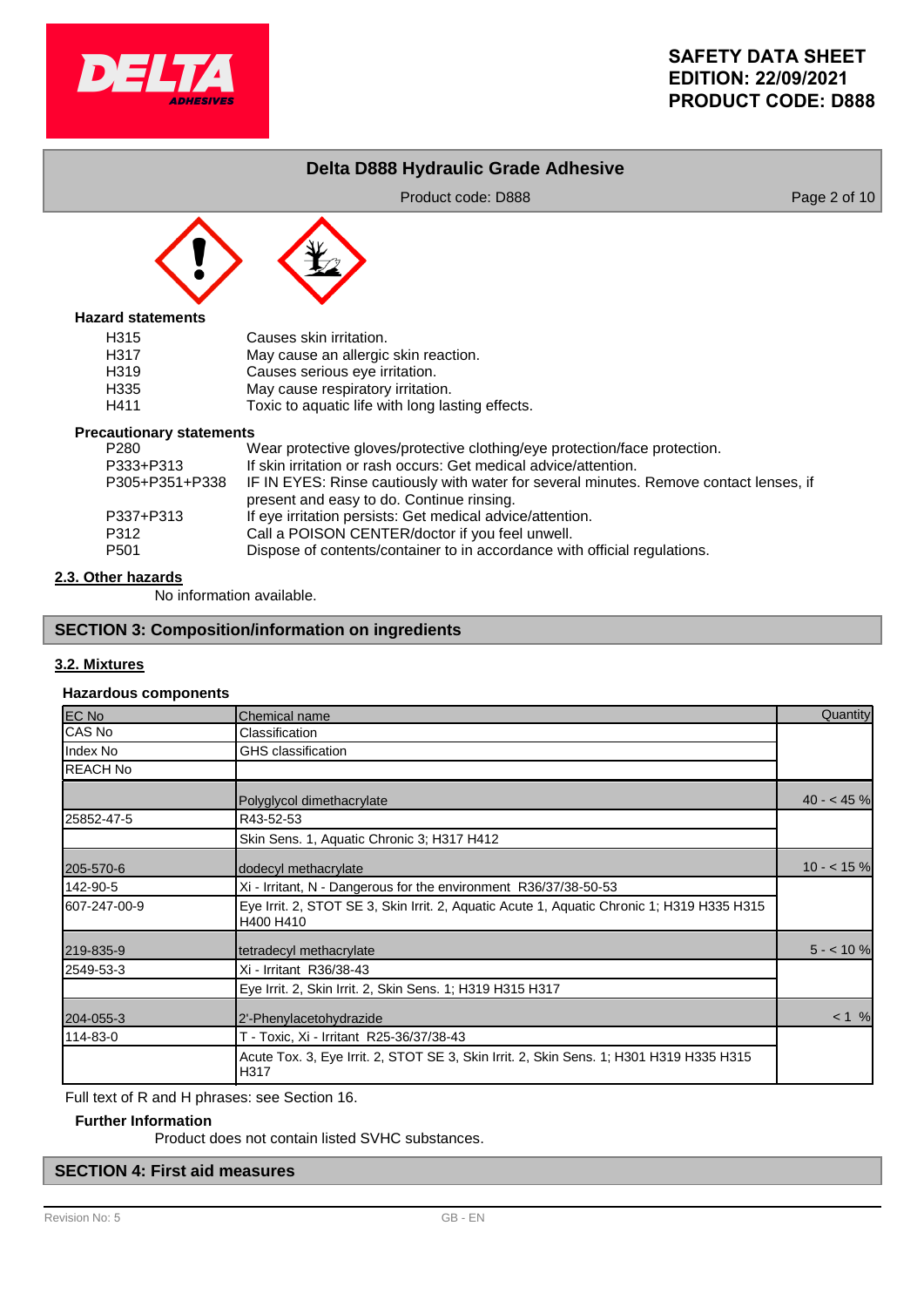

# **Delta D888 Hydraulic Grade Adhesive**

Product code: D888 Product code: D888

## **4.1. Description of first aid measures**

## **General information**

In case of accident or if you feel unwell, seek medical advice immediately (show safety data sheet if possible).

#### **After inhalation**

Remove victim to fresh air and keep at rest in a position comfortable for breathing. Call a POISON CENTER or doctor/physician if you feel unwell.

#### **After contact with skin**

After contact with skin, wash immediately with plenty of water and soap. If skin irritation or rash occurs: Get medical advice/attention.

#### **After contact with eyes**

Rinse cautiously with water for several minutes. Remove contact lenses, if present and easy to do. Continue rinsing. In case of troubles or persistent symptoms, consult an ophthalmologist.

#### **After ingestion**

Do not induce vomiting. Rinse mouth thoroughly with water. Let water be swallowed in little sips (dilution effect). Never give anything by mouth to an unconscious person or a person with cramps. Call a POISON CENTER or doctor/physician.

### **4.2. Most important symptoms and effects, both acute and delayed**

No information available.

# **4.3. Indication of any immediate medical attention and special treatment needed**

Treat symptomatically.

## **SECTION 5: Firefighting measures**

## **5.1. Extinguishing media**

### **Suitable extinguishing media**

Dry extinguishing powder. Foam. Water spray. Carbon dioxide (CO2).

## **Unsuitable extinguishing media**

High power water jet.

## **5.2. Special hazards arising from the substance or mixture**

Can be released in case of fire: Carbon monoxide. Carbon dioxide (CO2). Nitrogen oxides (NOx).

### **5.3. Advice for firefighters**

Wear a self-contained breathing apparatus and chemical resistant suit. In case of fire and/or explosion do not breathe fumes.

### **Additional information**

Collect contaminated fire extinguishing water separately. Do not allow entering drains or surface water. Use water spray/stream to protect personnel and to cool endangered containers.

## **SECTION 6: Accidental release measures**

### **6.1. Personal precautions, protective equipment and emergency procedures**

Provide adequate ventilation. Do not breathe gas/vapour/spray. Avoid contact with skin, eye and clothing. Wear personal protection equipment. (refer to chapter 8)

### **6.2. Environmental precautions**

Do not empty into drains or the aquatic environment. Prevent spreading over great surfaces (e.g. by damming or installing oil booms). In case of leakage into waters, ground or the drainage system, the appropriate authorities must be informed.

## **6.3. Methods and material for containment and cleaning up**

Absorb with liquid-binding material (e.g. sand, diatomaceous earth, acid- or universal binding agents). Ventilate affected area.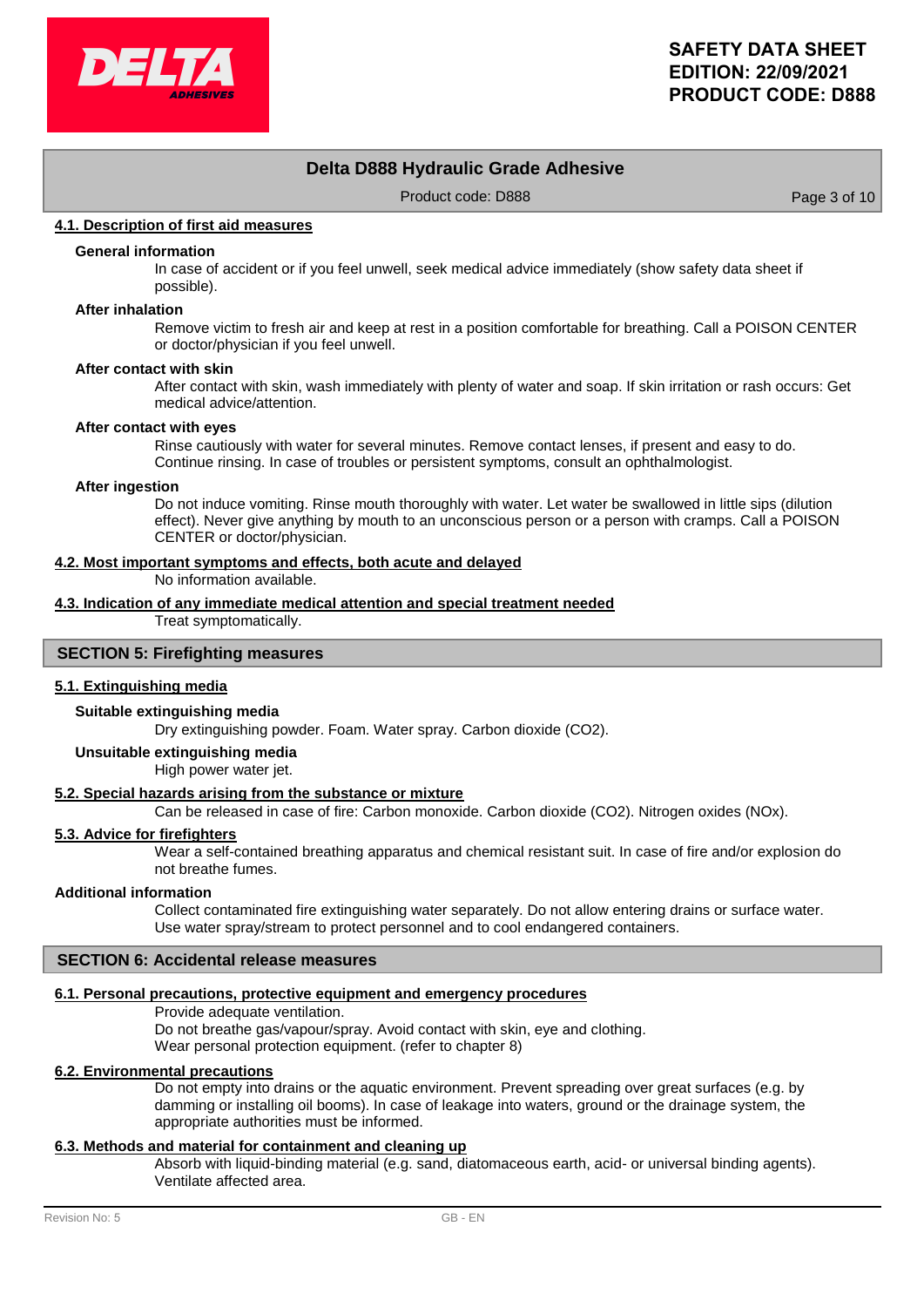# **Delta D888 Hydraulic Grade Adhesive**

Product code: D888 Product code: 0888

Treat the assimilated material according to the section on waste disposal. Clear contaminated area thoroughly.

## **6.4. Reference to other sections**

See protective measures under point 7 and 8.

### **SECTION 7: Handling and storage**

### **7.1. Precautions for safe handling**

### **Advice on safe handling**

Provide adequate ventilation. Wear suitable protective clothing. ( Refer to chapter 8. )

## **Advice on protection against fire and explosion**

Usual measures for fire prevention.

### **Further information on handling**

Do not breathe gas/vapour/spray. Avoid contact with skin, eye and clothing. General protection and hygiene measures: refer to chapter 8

### **7.2. Conditions for safe storage, including any incompatibilities**

## **Requirements for storage rooms and vessels**

Keep container tightly closed in a cool, well-ventilated place. Keep container dry.

### **Advice on storage compatibility**

Do not store together with: Explosives. Oxidizing solids. Oxidizing liquids. Radioactive substances. Infectious substances.

### **Further information on storage conditions**

Protect against: Light. UV-radiation/sunlight. heat. cooling. moisture.

### **7.3. Specific end use(s)**

No information available.

### **SECTION 8: Exposure controls/personal protection**

### **8.1. Control parameters**

### **Additional advice on limit values**

To date, no national limit values exist.

### **8.2. Exposure controls**



### **Appropriate engineering controls**

In case of open handling, use devices with built-in suction where possible. If suction of the immediate vicinity is impossible or insufficient, adequate airing of the working place must be ensured.

### **Protective and hygiene measures**

Always close containers tightly after the removal of product. Do not eat, drink, smoke or sneeze at the workplace. Wash hands before breaks and at the end of work. Remove contaminated clothing immediatley and dispose off safely. Wash contaminated clothing prior to re-use. Used working clothes should not be used outside the work area. Street clothing should be stored seperately from work clothing. Protect skin by using skin protective cream.

### **Eye/face protection**

Suitable eye protection: Tightly sealed safety glasses. DIN EN 166

### **Hand protection**

Pull-over gloves of rubber. DIN EN 374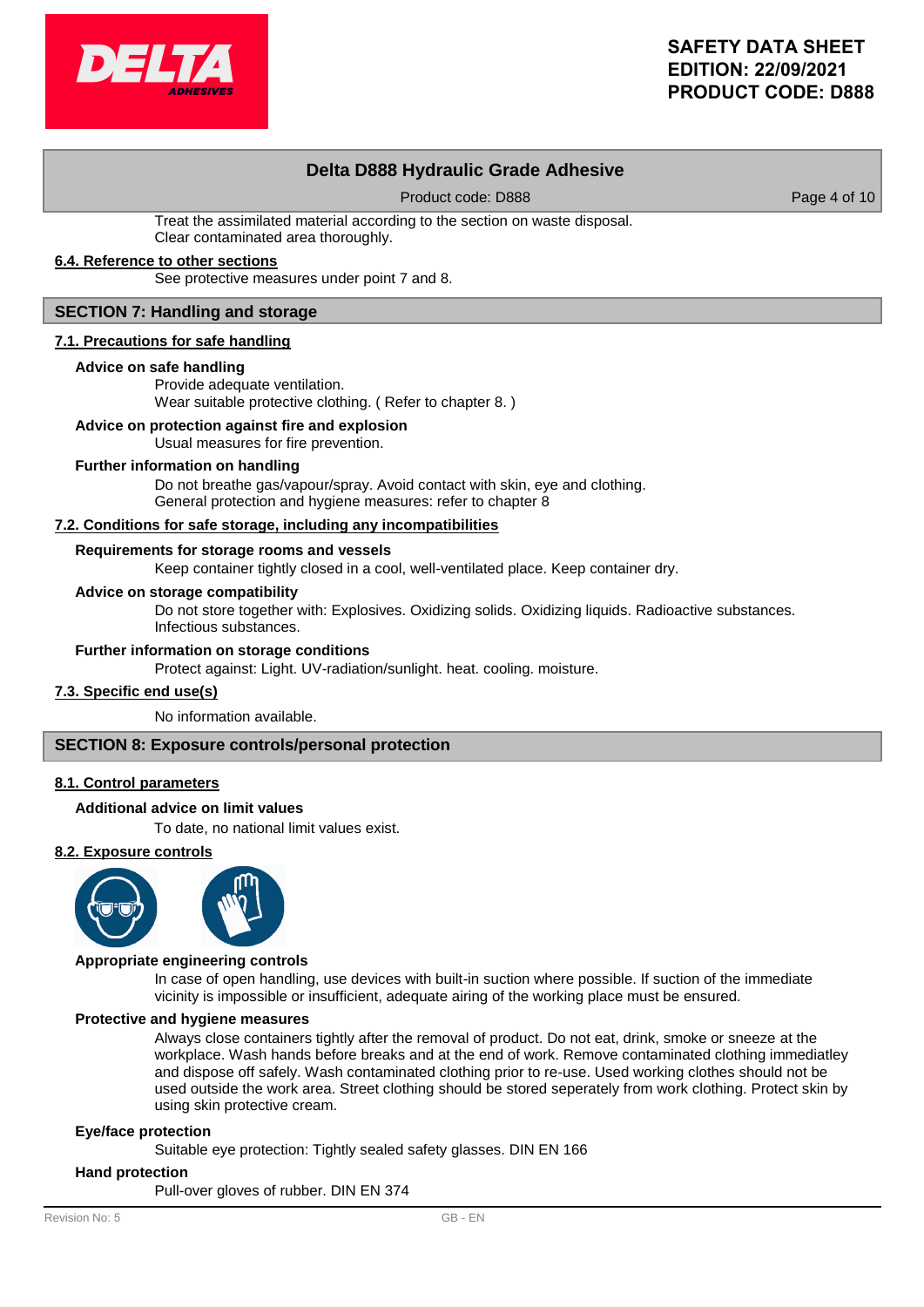

|                        | Delta D888 Hydraulic Grade Adhesive                                                                                                                                                                                                                                                                                                                                                                                                                                                                             |              |  |  |  |
|------------------------|-----------------------------------------------------------------------------------------------------------------------------------------------------------------------------------------------------------------------------------------------------------------------------------------------------------------------------------------------------------------------------------------------------------------------------------------------------------------------------------------------------------------|--------------|--|--|--|
|                        | Product code: D888                                                                                                                                                                                                                                                                                                                                                                                                                                                                                              | Page 5 of 10 |  |  |  |
|                        | Suitable material:<br>(Breakthrough time >= 480 min, penetration time (maximum wearing period): 160 min)<br>CR (polychloroprenes, Chloroprene rubber). (0,5 mm)<br>FKM (fluororubber). (0,4 mm)<br>Butyl rubber. (0,5 mm)<br>Before using check leak tightness / impermeability. In case of reutilization, clean gloves before taking off<br>and store in well-aired place.<br>In the cases of special applications, it is recommended to check the chemical resistance with the<br>manufacturer of the gloves. |              |  |  |  |
| <b>Skin protection</b> |                                                                                                                                                                                                                                                                                                                                                                                                                                                                                                                 |              |  |  |  |
|                        | Suitable protection of the body: Lab apron.                                                                                                                                                                                                                                                                                                                                                                                                                                                                     |              |  |  |  |
|                        | <b>Respiratory protection</b>                                                                                                                                                                                                                                                                                                                                                                                                                                                                                   |              |  |  |  |
|                        | Respiratory protection required in case of:<br>insufficient ventilation.<br>Generation/formation of aerosols<br>Generation/formation of mist<br>Suitable respiratory protective equipment: Combination filter device (DIN EN 141). Type : A / P2/P3                                                                                                                                                                                                                                                             |              |  |  |  |

The filter class must be suitable for the maximum contaminant concentration (gas/vapour/aerosol/particulates) that may arise when handling the product. If the concentration is exceeded, closed-circuit breathing apparatus must be used!

### **Environmental exposure controls**

Do not empty into drains or the aquatic environment.

## **SECTION 9: Physical and chemical properties**

## **9.1. Information on basic physical and chemical properties**

| Physical state:                          | liquid         |                |                    |
|------------------------------------------|----------------|----------------|--------------------|
| Colour:                                  | <b>Brown</b>   |                |                    |
| Odour:                                   | characteristic |                |                    |
|                                          |                |                | <b>Test method</b> |
| pH-Value:                                |                | not determined |                    |
| Changes in the physical state            |                |                |                    |
| Melting point:                           |                | not determined |                    |
| Initial boiling point and boiling range: |                | not determined |                    |
| Flash point:                             |                | not determined |                    |
| <b>Explosive properties</b><br>none/none |                |                |                    |
| Lower explosion limits:                  |                | not determined |                    |
| Upper explosion limits:                  |                | not determined |                    |
| <b>Oxidizing properties</b><br>none/none |                |                |                    |
| Vapour pressure:                         |                | not determined |                    |
| Density:                                 |                | not determined |                    |
| Viscosity / dynamic:                     |                | not determined |                    |
| 9.2. Other information                   |                |                |                    |
| No information available.                |                |                |                    |

## **SECTION 10: Stability and reactivity**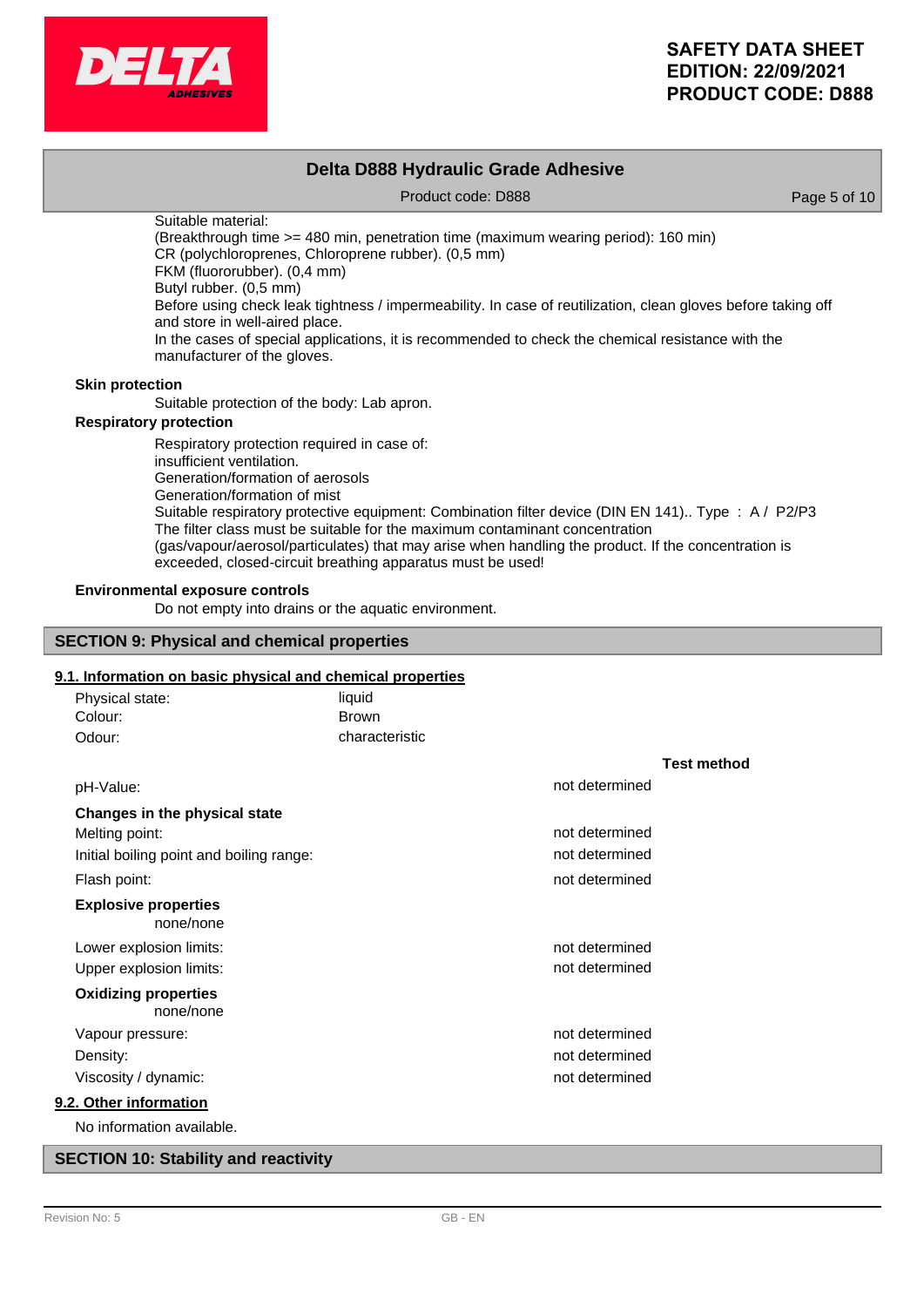

# **Delta D888 Hydraulic Grade Adhesive**

Product code: D888 Product code: 0888

## **10.1. Reactivity**

No information available.

## **10.2. Chemical stability**

Stable under normal storage and handling conditions.

## **10.3. Possibility of hazardous reactions**

No information available.

### **10.4. Conditions to avoid**

Protect against: Light. UV-radiation/sunlight. heat. cooling. moisture.

### **10.5. Incompatible materials**

Materials to avoid: Strong acid. Oxidizing agents, strong. Alkalis (alkalis), concentrated.

### **10.6. Hazardous decomposition products**

Can be released in case of fire: Carbon monoxide. Carbon dioxide (CO2). Nitrogen oxides (NOx).

### **SECTION 11: Toxicological information**

### **11.1. Information on toxicological effects**

### **Toxicocinetics, metabolism and distribution**

No information available.

## **Acute toxicity**

Based on available data, the classification criteria are not met.

### **Acute toxicity**

| <b>CAS No</b> | lChemical name          |                 |             |         |                |
|---------------|-------------------------|-----------------|-------------|---------|----------------|
|               | Exposure routes         | <b>I</b> Method | Dose        | Species | <b>ISource</b> |
| 114-83-0      | 2'-Phenylacetohydrazide |                 |             |         |                |
|               | 'oral                   | ∟D50            | $270$ mg/kg | Mouse.  |                |

### **Irritation and corrosivity**

Causes skin irritation.

Causes serious eye irritation.

### **Sensitising effects**

May cause an allergic skin reaction. (Polyglycol dimethacrylate), (tetradecyl methacrylate), (2'-

# Phenylacetohydrazide)

Respiratory or skin sensitisation:

People who suffer from skins problems, asthma, allergies, chronic or recurring respiratory illnesses must not be deployed in processes, which use this substance.

## **STOT-single exposure**

May cause respiratory irritation. (dodecyl methacrylate), (2'-Phenylacetohydrazide)

### **Severe effects after repeated or prolonged exposure**

Based on available data, the classification criteria are not met.

## **Carcinogenic/mutagenic/toxic effects for reproduction**

Based on available data, the classification criteria are not met.

### **Aspiration hazard**

Based on available data, the classification criteria are not met.

### **Specific effects in experiment on an animal**

No information available.

## **SECTION 12: Ecological information**

## **12.1. Toxicity**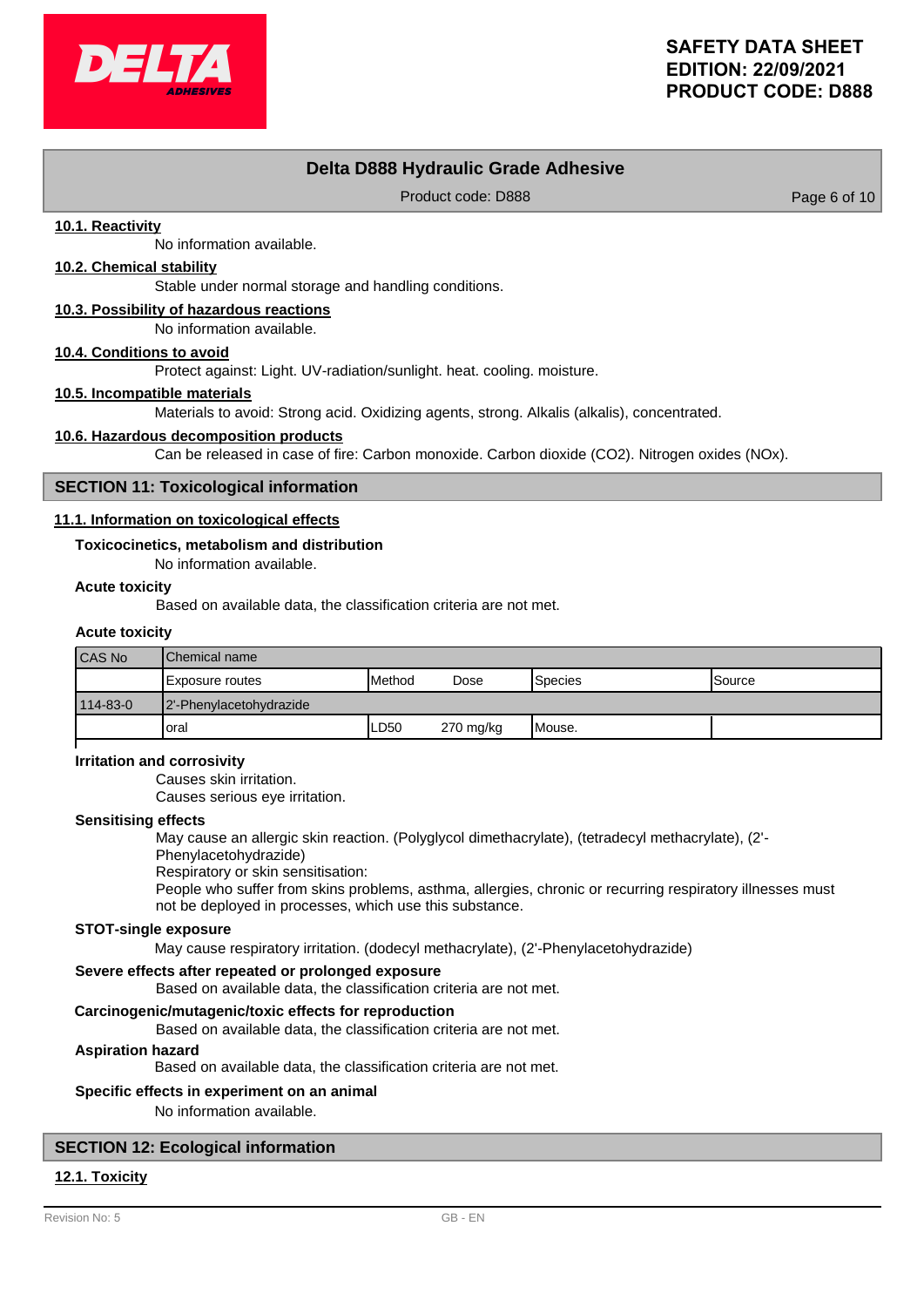

# **Delta D888 Hydraulic Grade Adhesive**

Product code: D888 Product code: D888

No data available

**12.2. Persistence and degradability**

No data available

## **12.3. Bioaccumulative potential**

#### **Partition coefficient n-octanol/water**

| <b>ICAS No</b> | <b>Chemical name</b>            | Log Pow |
|----------------|---------------------------------|---------|
| 142-90-5       | Idodecyl methacrylate           | 6,68    |
| 2549-53-3      | <b>Itetradecyl methacrylate</b> | 7,66    |

### **12.4. Mobility in soil**

No data available

# **12.5. Results of PBT and vPvB assessment**

No data available

**12.6. Other adverse effects**

No data available

### **Further information**

Do not empty into drains or the aquatic environment.

## **SECTION 13: Disposal considerations**

## **13.1. Waste treatment methods**

### **Advice on disposal**

Waste disposal according to official state regulations. Consult the local waste disposal expert about waste disposal. Cleaned containers may be recycled.

## **Waste disposal number of waste from residues/unused products**

080409 WASTES FROM THE MANUFACTURE, FORMULATION, SUPPLY AND USE (MFSU) OF COATINGS (PAINTS, VARNISHES AND VITREOUS ENAMELS), ADHESIVES, SEALANTS AND PRINTING INKS; wastes from MFSU of adhesives and sealants (including waterproofing products); waste adhesives and sealants containing organic solvents or other dangerous substances Classified as hazardous waste.

### **Waste disposal number of used product**

WASTES FROM THE MANUFACTURE, FORMULATION, SUPPLY AND USE (MFSU) OF COATINGS (PAINTS, VARNISHES AND VITREOUS ENAMELS), ADHESIVES, SEALANTS AND PRINTING INKS; wastes from MFSU of adhesives and sealants (including waterproofing products); waste adhesives and sealants containing organic solvents or other dangerous substances Classified as hazardous waste. 080409

### **Waste disposal number of contaminated packaging**

WASTE PACKAGING; ABSORBENTS, WIPING CLOTHS, FILTER MATERIALS AND PROTECTIVE CLOTHING NOT OTHERWISE SPECIFIED; packaging (including separately collected municipal packaging waste); packaging containing residues of or contaminated by dangerous substances Classified as hazardous waste. 150110

## **Contaminated packaging**

Handle contaminated packaging in the same way as the substance itself.

## **SECTION 14: Transport information**

## **Land transport (ADR/RID)**

| <b>14.1. UN number:</b>           | UN 3082                                                                       |
|-----------------------------------|-------------------------------------------------------------------------------|
| 14.2. UN proper shipping name:    | ENVIRONMENTALLY HAZARDOUS SUBSTANCE. LIQUID. N.O.S.<br>(dodecyl methacrylate) |
| 14.3. Transport hazard class(es): | 9                                                                             |
| Revision No: 5                    | GB - FN                                                                       |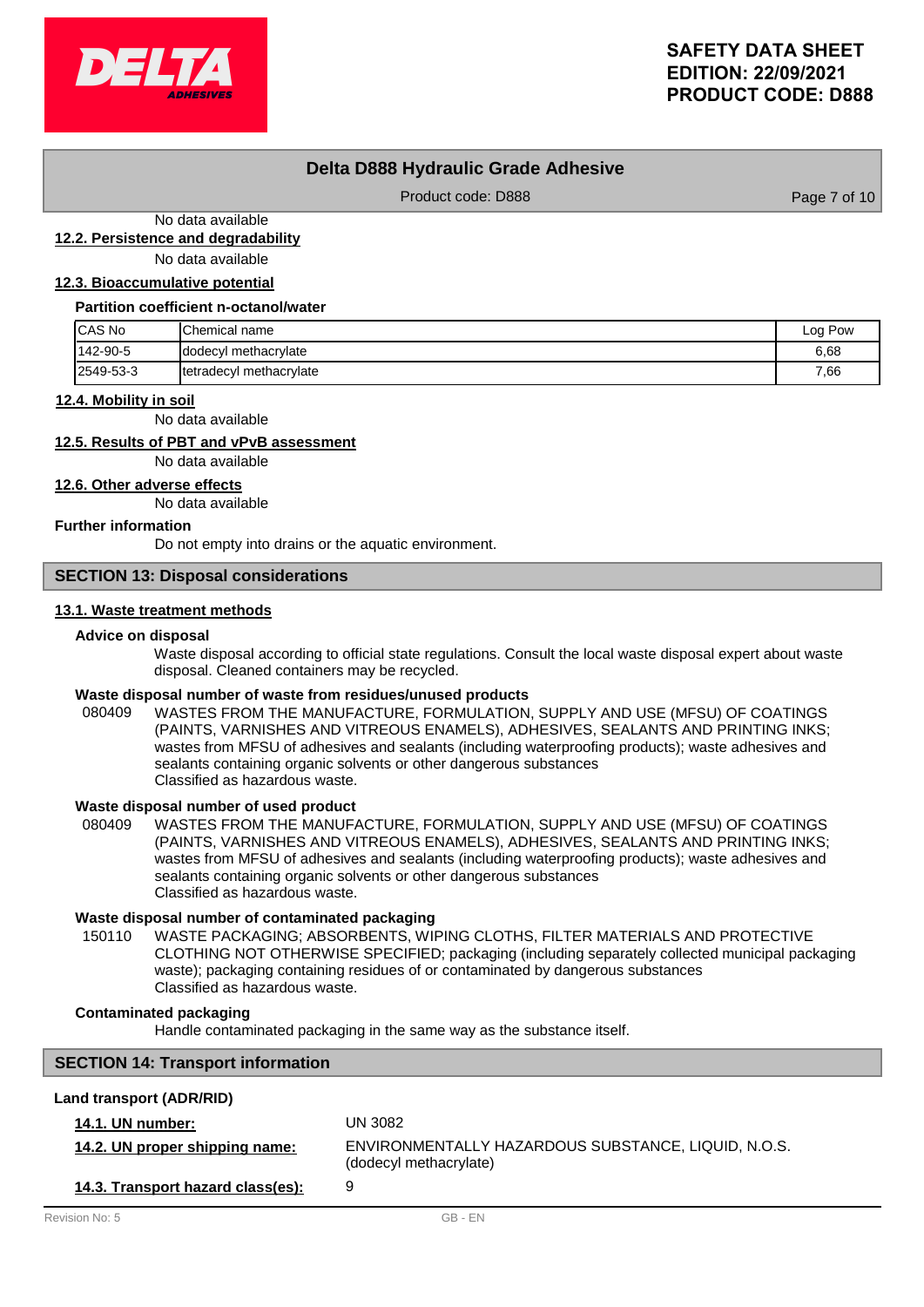

| Delta D888 Hydraulic Grade Adhesive                                            |                                                                               |              |  |  |
|--------------------------------------------------------------------------------|-------------------------------------------------------------------------------|--------------|--|--|
|                                                                                | Product code: D888                                                            | Page 8 of 10 |  |  |
| 14.4. Packing group:                                                           | $\mathbf{III}$                                                                |              |  |  |
| Hazard label:                                                                  | 9                                                                             |              |  |  |
|                                                                                |                                                                               |              |  |  |
|                                                                                |                                                                               |              |  |  |
|                                                                                |                                                                               |              |  |  |
| Classification code:                                                           | M6<br>274 335 601                                                             |              |  |  |
| <b>Special Provisions:</b><br>Limited quantity:                                | 5L                                                                            |              |  |  |
| Transport category:                                                            | 3                                                                             |              |  |  |
| Hazard No:                                                                     | 90                                                                            |              |  |  |
| Tunnel restriction code:                                                       | E                                                                             |              |  |  |
| Other applicable information (land transport)<br>Excepted quantity: E1         |                                                                               |              |  |  |
| <b>Inland waterways transport (ADN)</b>                                        |                                                                               |              |  |  |
| 14.1. UN number:                                                               | <b>UN 3082</b>                                                                |              |  |  |
| 14.2. UN proper shipping name:                                                 | ENVIRONMENTALLY HAZARDOUS SUBSTANCE, LIQUID, N.O.S.<br>(dodecyl methacrylate) |              |  |  |
| 14.3. Transport hazard class(es):                                              | $\boldsymbol{9}$                                                              |              |  |  |
| 14.4. Packing group:                                                           | $\mathbf{III}$                                                                |              |  |  |
| Hazard label:                                                                  | 9                                                                             |              |  |  |
|                                                                                |                                                                               |              |  |  |
|                                                                                |                                                                               |              |  |  |
| Classification code:                                                           | M6                                                                            |              |  |  |
| Special Provisions:                                                            | 274 335 601<br>5L                                                             |              |  |  |
| Limited quantity:<br>Other applicable information (inland waterways transport) |                                                                               |              |  |  |
| Excepted quantity: E1                                                          |                                                                               |              |  |  |
| <b>Marine transport (IMDG)</b>                                                 |                                                                               |              |  |  |
| 14.1. UN number:                                                               | <b>UN 3082</b>                                                                |              |  |  |
| 14.2. UN proper shipping name:                                                 | ENVIRONMENTALLY HAZARDOUS SUBSTANCE, LIQUID, N.O.S.<br>(dodecyl methacrylate) |              |  |  |
| 14.3. Transport hazard class(es):                                              | 9                                                                             |              |  |  |
| 14.4. Packing group:                                                           | $\mathbf{III}$                                                                |              |  |  |
| Hazard label:                                                                  | 9                                                                             |              |  |  |
|                                                                                | Alb,                                                                          |              |  |  |
| Marine pollutant:                                                              | <b>YES</b>                                                                    |              |  |  |
| <b>Special Provisions:</b>                                                     | 274, 335                                                                      |              |  |  |
| Limited quantity:                                                              | 5L                                                                            |              |  |  |
| EmS:                                                                           | F-A, S-F                                                                      |              |  |  |
| Other applicable information (marine transport)<br>Excepted quantity: E1       |                                                                               |              |  |  |
| Air transport (ICAO)                                                           |                                                                               |              |  |  |
| 14.1. UN number:                                                               | <b>UN 3082</b>                                                                |              |  |  |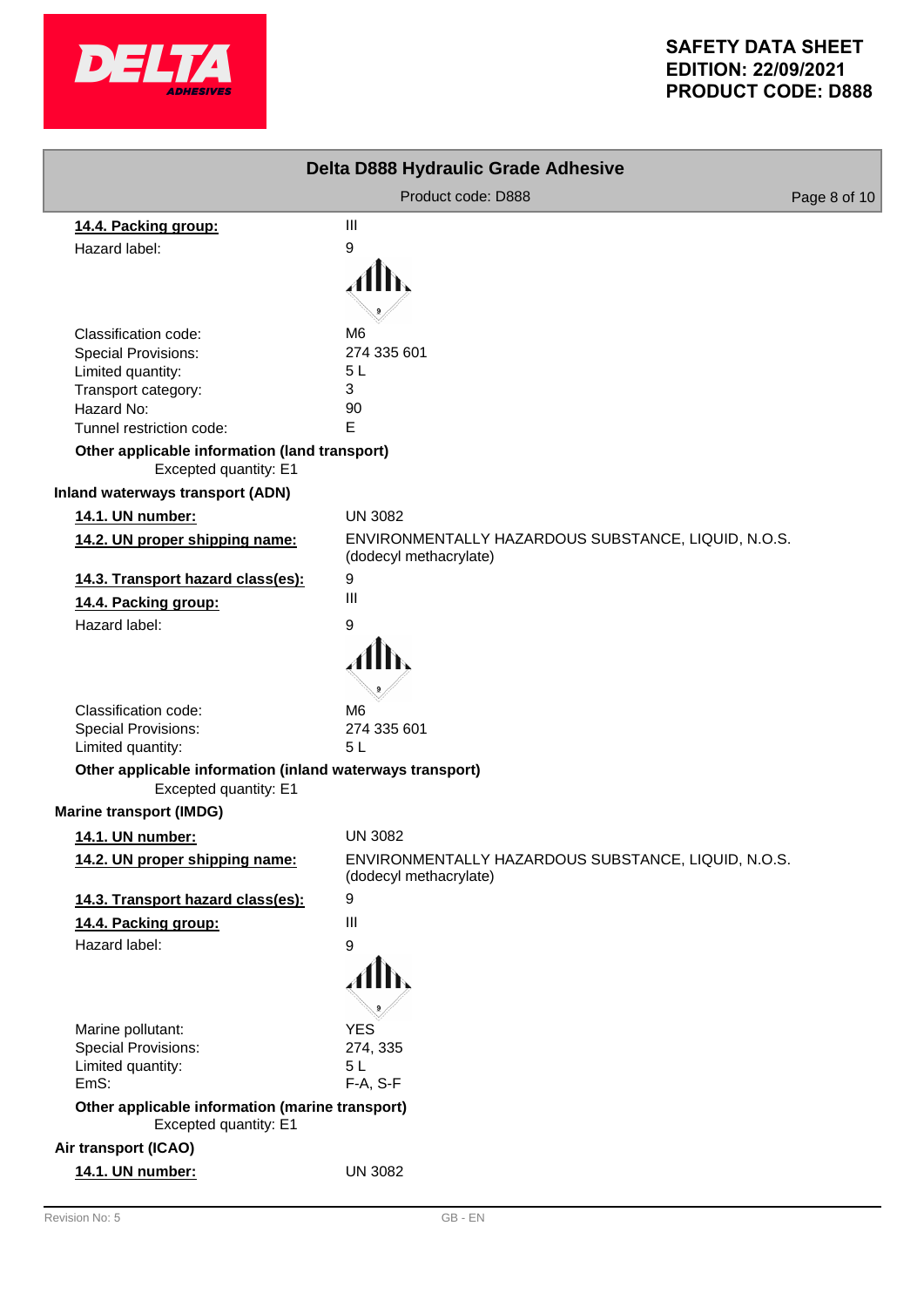

| Delta D888 Hydraulic Grade Adhesive                                                                                                                                                                                                                                                                                                                         |                                                                               |              |  |  |  |
|-------------------------------------------------------------------------------------------------------------------------------------------------------------------------------------------------------------------------------------------------------------------------------------------------------------------------------------------------------------|-------------------------------------------------------------------------------|--------------|--|--|--|
|                                                                                                                                                                                                                                                                                                                                                             | Product code: D888                                                            | Page 9 of 10 |  |  |  |
| 14.2. UN proper shipping name:                                                                                                                                                                                                                                                                                                                              | ENVIRONMENTALLY HAZARDOUS SUBSTANCE, LIQUID, N.O.S.<br>(dodecyl methacrylate) |              |  |  |  |
| 14.3. Transport hazard class(es):                                                                                                                                                                                                                                                                                                                           | 9                                                                             |              |  |  |  |
| 14.4. Packing group:                                                                                                                                                                                                                                                                                                                                        | Ш                                                                             |              |  |  |  |
| Hazard label:                                                                                                                                                                                                                                                                                                                                               | 9                                                                             |              |  |  |  |
|                                                                                                                                                                                                                                                                                                                                                             |                                                                               |              |  |  |  |
| <b>Special Provisions:</b><br>Limited quantity Passenger:                                                                                                                                                                                                                                                                                                   | A97 A158<br>30 kg G                                                           |              |  |  |  |
| IATA-packing instructions - Passenger:<br>IATA-max. quantity - Passenger:<br>IATA-packing instructions - Cargo:<br>IATA-max. quantity - Cargo:                                                                                                                                                                                                              | 964<br>450 L<br>964<br>450 L                                                  |              |  |  |  |
| Other applicable information (air transport)<br>Passenger-LQ: Y964<br>Excepted quantity: E1                                                                                                                                                                                                                                                                 |                                                                               |              |  |  |  |
| 14.5. Environmental hazards                                                                                                                                                                                                                                                                                                                                 |                                                                               |              |  |  |  |
| <b>ENVIRONMENTALLY HAZARDOUS:</b>                                                                                                                                                                                                                                                                                                                           | yes                                                                           |              |  |  |  |
| Danger releasing substance:                                                                                                                                                                                                                                                                                                                                 | dodecyl methacrylate                                                          |              |  |  |  |
| 14.6. Special precautions for user<br>refer to chapter 6-8                                                                                                                                                                                                                                                                                                  |                                                                               |              |  |  |  |
| 14.7. Transport in bulk according to Annex II of MARPOL73/78 and the IBC Code<br>irrelevant                                                                                                                                                                                                                                                                 |                                                                               |              |  |  |  |
| <b>SECTION 15: Regulatory information</b>                                                                                                                                                                                                                                                                                                                   |                                                                               |              |  |  |  |
| 15.1. Safety, health and environmental regulations/legislation specific for the substance or mixture                                                                                                                                                                                                                                                        |                                                                               |              |  |  |  |
| <b>EU regulatory information</b>                                                                                                                                                                                                                                                                                                                            |                                                                               |              |  |  |  |
| 1999/13/EC (VOC):                                                                                                                                                                                                                                                                                                                                           | No information available. VOC Directive 2004/42/EC: No information available. |              |  |  |  |
| <b>Additional information</b>                                                                                                                                                                                                                                                                                                                               |                                                                               |              |  |  |  |
| The preparation is dangerous in the sense of Directive 1999/45/EC.<br>This preparation is hazardous in the sense of regulation (EC) No 1272/2008 [GHS].<br>Regulation 96/82/EC for danger control following severe accidents with dangerous substances: Appendix I,<br>Part 2, No 9ii, siehe StörfallVO (Seveso II).<br>REACH 1907/2006 Appendix XVII, No 3 |                                                                               |              |  |  |  |
| National regulatory information                                                                                                                                                                                                                                                                                                                             |                                                                               |              |  |  |  |
| <b>Employment restrictions:</b><br>Water contaminating class (D):                                                                                                                                                                                                                                                                                           | Observe employment restrictions for young people.<br>2 - water contaminating  |              |  |  |  |
| 15.2. Chemical safety assessment                                                                                                                                                                                                                                                                                                                            |                                                                               |              |  |  |  |
| Chemical safety assessments for substances in this mixture were not carried out.                                                                                                                                                                                                                                                                            |                                                                               |              |  |  |  |
| <b>SECTION 16: Other information</b>                                                                                                                                                                                                                                                                                                                        |                                                                               |              |  |  |  |

## **Changes**

Rev. 1,00, 16.12.2014, Initial release